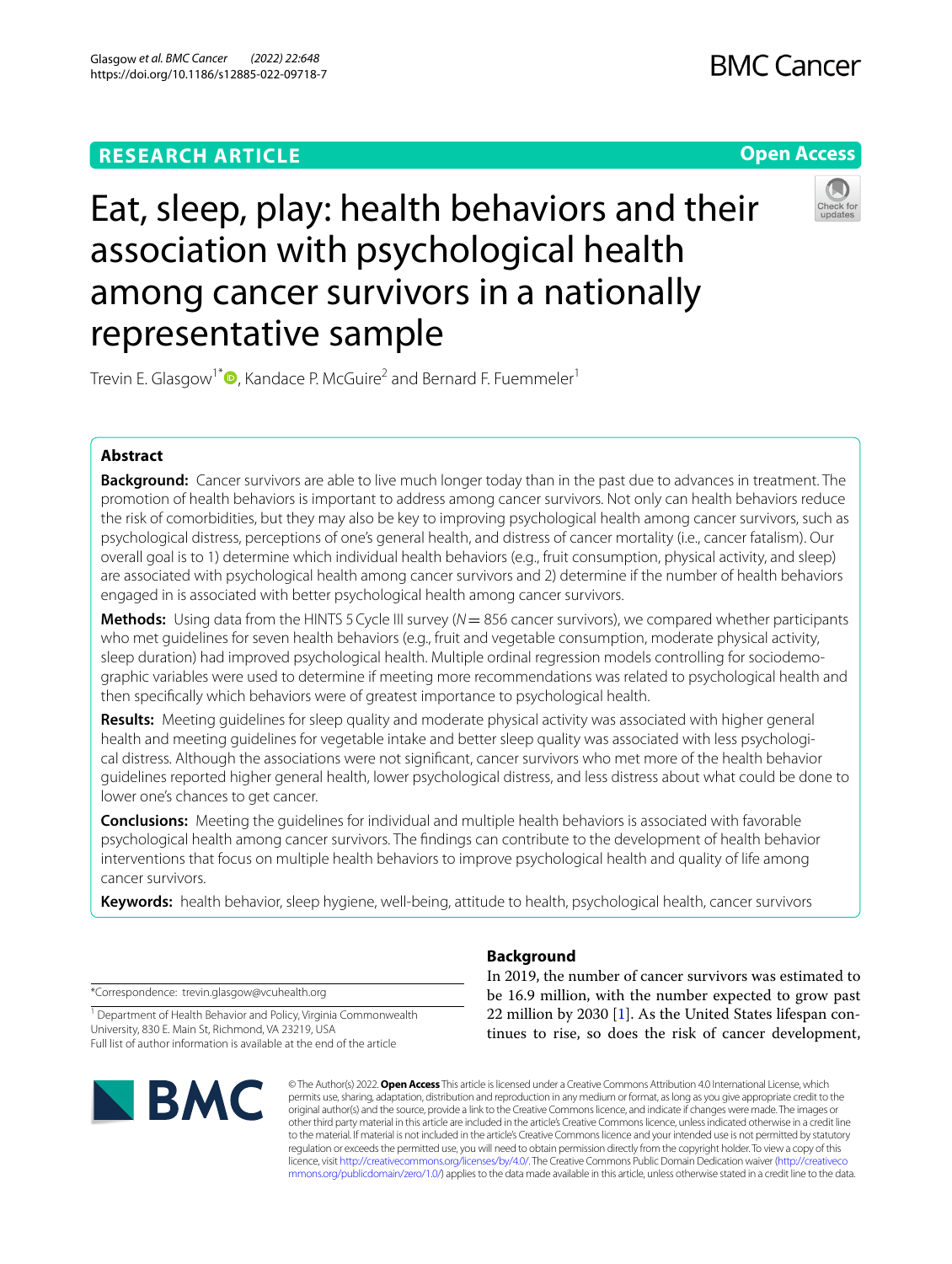particularly among the older adult population [\[2](#page-9-1)]. Despite increasing incidence rates in cancer over the past 20years, survival rates have improved due to improvements in medical treatment [[1,](#page-9-0) [3](#page-9-2)]. With more people living longer after a cancer diagnosis, improving psychological health among cancer survivors is of the utmost importance since it is linked to adherence to treatment [[4\]](#page-9-3) and mortality [\[5](#page-9-4)]. Understanding how best to improve psychological health among cancer survivors could indeed improve the quality of life among the growing number of cancer survivors as poor psychological health is common among cancer survivors [\[1](#page-9-0)]. Engagement in health behaviors is one way to improve the psychological health of cancer survivors [[6\]](#page-9-5). However, additional research is needed to determine which health behaviors are most benefcial for psychological health among cancer survivors. The goal of the current study is to examine the association between diferent health behaviors and psychological health among cancer survivors.

In general, many studies and reviews have observed positive associations between various healthy lifestyle behaviors (e.g., physical activity, healthy eating, strength training) and psychological health (e.g., depression, general well-being, distress), in both clinical and nonclinical populations  $[7-10]$  $[7-10]$ . For instance, Lee and Howard [[8\]](#page-10-2) found increased physical activity was associated with positive emotions among older adults. Additionally, Par-letta and colleagues [[10](#page-10-1)] measured the effects of a Mediterranean diet intervention (e.g., high consumption of fruits, vegetables, cereals, legumes, and to a lesser extent, fsh and dairy products) and found improvements in depressive symptoms over a 6-month period.

Among cancer survivors, healthy lifestyle behaviors have also been shown to be associated with psychological health. In a study of breast cancer survivors, those who engaged in more physical activity reported better health-related quality of life than survivors who were less active [\[11](#page-10-3)]. Hawkes and colleagues [\[12\]](#page-10-4) conducted an intervention targeting multiple health behaviors in colorectal cancer survivors. They found distress was lower in the intervention group compared to a control group. Together, these studies demonstrate an association between healthy lifestyle behaviors and improved psychological health.

Healthy lifestyle behaviors can also be associated with another measure of psychological health: fatalistic beliefs about cancer (i.e., cancer fatalism). Cancer fatalism is the belief that there is little a person can do to prevent cancer or mitigate the health outcomes of cancer [[13](#page-10-5)] and can be considered a specifc type of distress. Cross-sectional studies have found that greater cancer fatalism is associated with less engagement with preventive health behaviors (e.g., lower fruit and vegetable intake) [\[14](#page-10-6), [15](#page-10-7)]. Although no causal assessments have been made, it is possible that the association between cancer fatalism and healthy lifestyle behaviors is bidirectional. Cancer survivors are at risk of cancer recurrence or secondary cancer, so fears related to cancer are still relevant in the cancer survivor population. Being healthy by engaging in physical activity, having a balanced diet, and engaging in other health behaviors could reduce the belief that cancer is a potential "death sentence", engendering a more optimistic outlook and self-efficacy in coping with the disease. Thus, in addition to examining the association between health behaviors and psychological health, it would be valuable to also better understand the association between health behavior engagement and cancer fatalism.

The purpose of this study is to examine the association between diferent health behaviors (i.e., fruit and vegetable consumption, sleep quality and duration, moderate physical activity [MPA], strength training, and low sedentary behavior) and psychological health (i.e., psychological distress, general health, and cancer fatalism) among cancer survivors. It is not clear if it is important to target specifc health behaviors over others as a means of improving psychological health or if multiple behaviors should be targeted. In a non-cancer survivor cohort, Duncan and colleagues [\[16](#page-10-8)] developed an index score consisting of various unhealthy behaviors, such as smoking and physical inactivity and found individuals with higher index scores (i.e., engagement in more unhealthy behaviors) reported poorer health. A similar index could be created for healthy behaviors, such as physical activity and sleep. We hypothesized that meeting health behavior guidelines would be associated with favorable psychological health. The psychological health indicators include psychological distress, general health and cancer fatalism.

# **Methods**

#### **Participants**

The data were obtained from the Health Information National Trends Survey (HINTS), a nationally representative sample of American adults that is publicly available for analysis. Data are collected annually, with questions focusing on perceptions of cancer (e.g., It seems like everything causes cancer), health behavior engagement (e.g., About how many cups of vegetables do you eat or drink each day?), health communication (e.g., Used e-mail or the Internet to communicate with a doctor or a doctor's office), and health information technology (e.g., In the last 12months, have you used an electronic medical device to monitor or track your health? For example a glucometer or digital blood pressure device). Participants who completed the HINTS 5Cycle III survey were included in the study, with responses from 5438 participants. Since the focus of the investigation was on cancer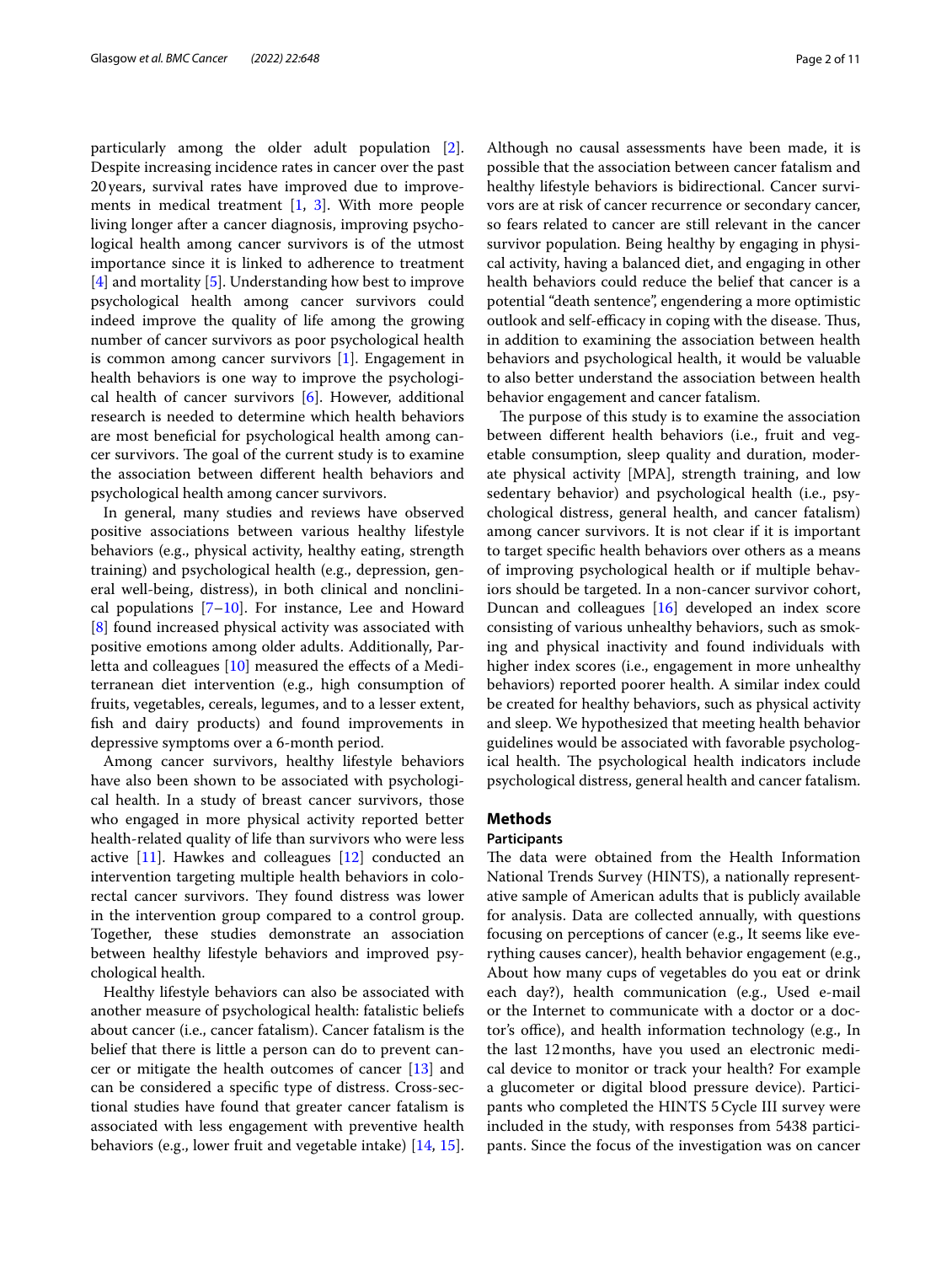survivors, only adults who answered "Yes" (*N*=856) to the following question were actually included in the analyses: "Have you ever been diagnosed with having cancer?" See Nelson et al. [[17\]](#page-10-9) or the HINTS website ([https://hints.cancer.gov/\)](https://hints.cancer.gov/) for additional information on the survey instruments used and the overall methodology. Since the data are publicly available, approval from the Institutional Review Board was not required.

## **Variables**

The outcome variables were psychological distress, general health and cancer fatalism. The Patient Health Questionnaire-4 (PHQ-4) [[18\]](#page-10-10), is a 4 item self-report assessment of psychological distress related to both depression and anxiety. Higher scores suggest higher levels of psychological distress, with scores ranging from 0 to 12. There are four categories of psychological distress based on PHQ-4 score: None (0-2), Mild (3-5), Moderate (6-8), and Severe (9-12). Participants were categorized into one of the four groups, with 1 corresponding with "None" and 4 corresponding to "Severe." General health was measured by the following question: "In general, would you say your health is …" , with participants responding on a 5-point scale from "Poor" to "Excellent." This measure of health has been used in many previous studies, with evidence of its validity [[19,](#page-10-11) [20\]](#page-10-12).

Cancer fatalism was measured with three items: 1) "It seems like everything causes cancer" 2) "There's not much you can do to lower your chances of getting cancer" and 3) "There are so many different recommendations about preventing cancer, it's hard to know which ones to follow." Participants responded on a 4-point scale from "Strongly agree" to "Strongly disagree" for each item. The cancer fatalism items were reverse coded so that "Strongly disagree" was 1 and "Strongly agree" was 4. Thus, higher scores on the cancer fatalism items suggested more fatalistic views about cancer. Given a relatively low Cronbach's α of .63 and moderate inter-correlations (i.e., *r*s ranging from .31 to .42), each item was examined as a separate outcome.

The health behaviors included amount of at least moderate physical activity (MPA), strength training, fruit/vegetable consumption, amount of nightly sleep (henceforth sleep duration), sleep quality, and low sedentary behavior. Participants provided the number of days they engaged in MPA, along with the number of minutes spent engaging in MPA  $[21]$  $[21]$ . These two numbers were multiplied together to obtain weekly minutes engaged in MPA. Cancer survivors who exercised for 150minutes or more a week were categorized as meeting the MPA guideline [[22\]](#page-10-14). Strength training was obtained by asking participants the following: "In a typical week, outside of your job or work around the house, how many days do you do leisure-time physical activities specifcally designed to strengthen your muscles?" Participants could provide "None" to "7days." Participants who did strength training two or more days a week were categorized as meeting the guideline [[22\]](#page-10-14).

For fruit and vegetable consumption, participants answered the following questions: "About how many cups of fruit (including 100% pure fruit juice) do you eat or drink each day?" and "About how many cups of vegetables (including 100% pure vegetable juice) do you eat or drink each day?" Respondents selected from the following options for both questions: "None", "1/2 cup or less", "1/2 cup to 1 cup", "1 to 2 cups", "2 to 3 cups", "3 to 4 cups", or "4 or more cups". Respondents who reported eating at least "2 to 3 cups" of fruit were categorized as eating sufficient fruit. The same threshold was used for respondents who reported eating at least "2 to 3 cups" of vegetables. These thresholds were chosen according to the United States Department of Agriculture (USDA) as 1½ to 2 cups of fruit and 2 to 3 cups of vegetables are generally recommended [\[23](#page-10-15), [24](#page-10-16)]. Since those who consume only 1 cup of fruit do not meet the USDA guidelines and half servings were not asked in the survey, it was decided to be more conservative and select 2 to 3 cups of fruit as the cut-off rather than 1 to 2 cups.

Participants reported their sleep quality over the past 7days using a 4-point scale composed of "Very bad", "Fairly bad", "Fairly good", and "Very good." There are no specifc guidelines for sleep quality, but for consistency with other behaviors we coded "Fairly good" or "Very good" as "good sleep quality". For sleep duration, participants reported the average hours they slept per night over the past seven days. Participants who reported 7 to 9hours of sleep were categorized as meeting the guideline for sleep duration [[25\]](#page-10-17).

Lastly, participants provided the number of hours they spent sitting. There is no established standard of what constitutes too much sedentary behavior; however, given evidence that many Americans spend half of their day or more sitting [\[26](#page-10-18), [27](#page-10-19)], 8 hours was selected as the cut-off. Thus, cancer survivors who reported 8 hours or less of time spent sitting were categorized as having low sedentary levels and meeting the low sedentary "recommendation guideline". Although physical activity and sedentary behavior are correlated, individuals who are physically active can still be too sedentary ("active couch potato") and experience the negative efects of high levels of sedentary behavior [\[28](#page-10-20)]. Since sedentary behavior can be an independent predictor of health even when factoring in physical activity levels, we included it as an independent health behavior.

Basic sociodemographic/control variables were also included: age, gender, income, education, race/ethnicity,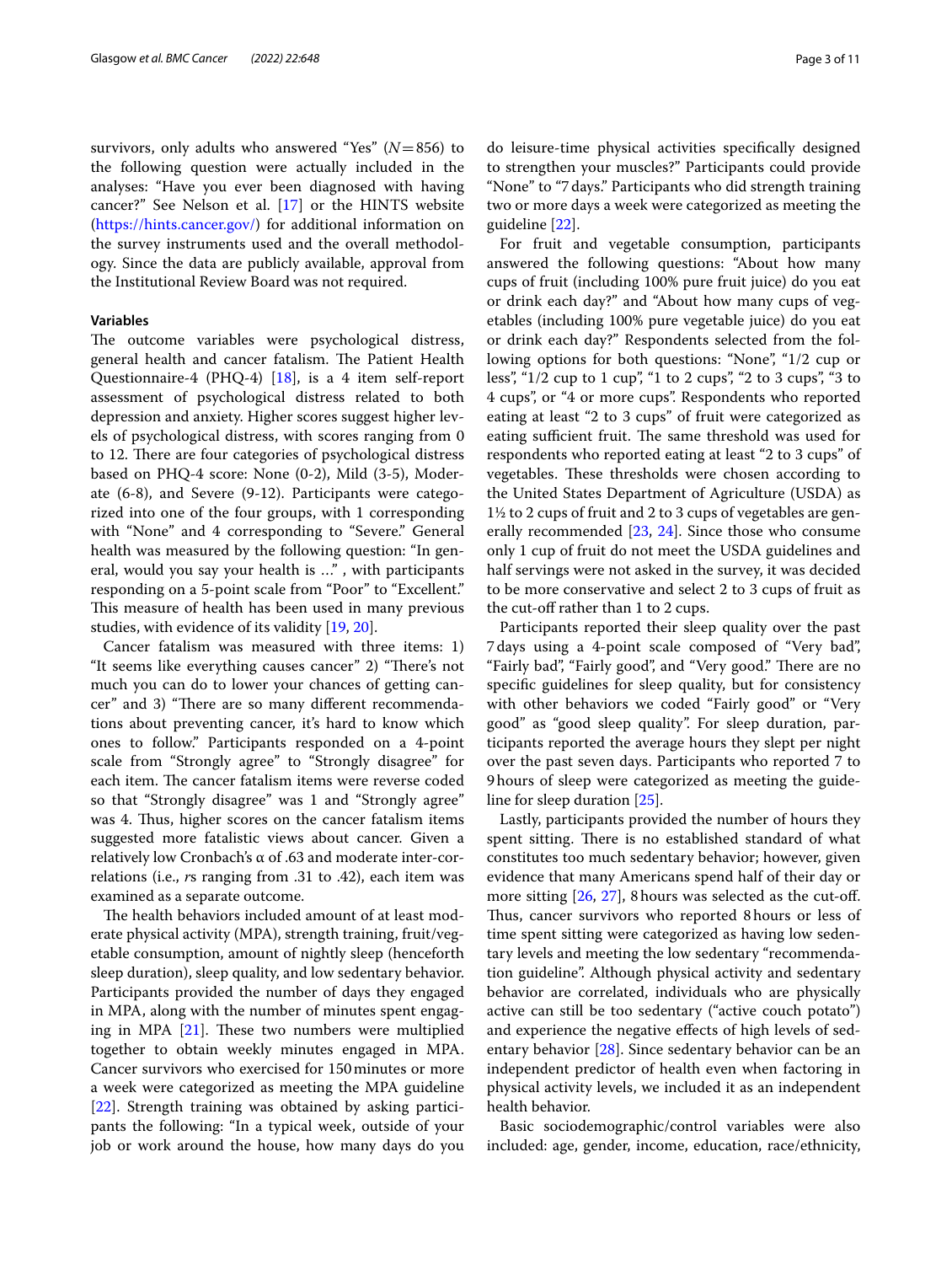urban/rural environment, and time since cancer diagnosis. Given type of cancer can infuence the psychological health of cancer survivors, we coded for cancer type: skin (non-melanoma), gynecologic, genitourinary, gastrointestinal, breast, and other. Those who had more than one cancer diagnosis were placed in a "more than one cancer diagnosis" group. Additionally, at-risk health behaviors and physical health problems are likely to be associated with both the predictors and outcomes. We included the number of comorbidities the cancer survivors had by including the following health issues: diabetes, hypertension, lung disease, obesity, and heart condition. A total score was created by summing up the number of comorbidities the cancer survivor had (i.e., scores could range from 0 to 5). We also included smoking status and alcohol consumption. Participants who answered "Every day" and "Some days" to the question "How often do you now smoke cigarettes" were considered current smokers. Participants who consumed alcohol at least once per week over the past 30days were considered consumers of alcohol.

### **Data Analysis**

Sample characteristics were calculated for the demographic variables, using survey weights to estimate the national percentage. Means and standard deviations were calculated for all of the variables included in the analyses. For all seven of the health behaviors, meeting a recommended guideline was coded as 1 and not meeting the guideline was coded as 0. The health factor score was computed by adding up each of the guideline behaviors to obtain an overall health factor score with higher scores suggesting engagement in more health behaviors. Scores ranged from 0 to 7. Based on unweighted percentages, 3.1, 10.9, 20.3, 26.3, 18.7, 14.2, 4.5, and 2.0% of participants met the guideline for zero, one, two, three, four, fve, six, and seven health behaviors, respectively. The weighted mean of number of guidelines met was 3.17  $(SD=1.51)$ .

Ordinal regression was used to assess the associations between the outcome variables (psychological distress, general health, and three cancer fatalism variables) and the predictor variables (7 lifestyle behaviors as independent variables or as an index) controlling for covariates (age, gender, income, education, race/ethnicity, urban/ rural environment, time since cancer diagnosis, overweight/obese, cancer type, comorbidities, smoking status, and alcohol consumption). Given our interest in assessing the associations between the individual health behaviors and the outcome variables and the composite health factor score, ten ordinal regression models were examined. In the frst set of fve models, each outcome variable (psychological distress, general health, and three cancer fatalism variables) was regressed on the seven health behaviors controlling for the covariates. In the second set of fve models, each outcome variable was regressed on the health factor score controlling for the covariates.

It is possible that there is a point of diminishing returns with respect to the number of health behaviors in which people report engaging. In order to test for potential curvilinear relationships, the health factor score was squared and included as an additional predictor. Since the curvilinear term was added, both the health factor and health factor squared terms were mean centered when included in the analyses.

Given HINTS data are collected using a complex sampling method, analyses were conducted using weights provided by the HINTS study. The jackknife replication method was used for the weighted analyses. All descriptive statistics were conducted in R and all regression analyses were conducted in Mplus Version 8.3.

# **Results**

## **Descriptive Statistics**

Table [1](#page-4-0) includes sample characteristics of the cancer survivors, while Table  $2$  includes the mean of the psychological health variables. The average age of the cancer survivors was  $63.31$  (SD=16.00). The majority of cancer survivors were female (56.25%). Most cancer survivors were either overweight (38.68%) or obese (30.98%). The average time from cancer diagnosis was 12.29 (*SD*=12.09). When examining the health behaviors guidelines, the majority of cancer survivors achieved guidelines for sleep quality, sleep duration, and low sedentary behavior, but not for the other four health behaviors. When considering the individual guidelines, 17.14% met the fruit guideline, 23.22% met the vegetable guideline, 76.60% met the sleep quality guideline, 59.32% met the sleep duration guideline, 31.85% met the MPA guideline, 31.04% met the strength training guideline, and 71.43% met the low sedentary behavior guideline.

## **Ordinal Regression Results**

Tables [3](#page-5-0) and [4](#page-6-0) includes the ordinal regression results (i.e., odds ratios, 95% confdence intervals, and *p*-values) of the fve models that include the seven health behaviors, controlling for the covariates. As can be seen in Tables [3](#page-5-0) and [4](#page-6-0), individuals who met the recommended guidelines for vegetable consumption  $(OR = 0.43, p < 0.001)$  and sleep quality  $(OR = 0.54,$ *p*=0.003) reported lower psychological distress scores. Individuals who met the recommended guidelines for sleep quality ( $OR = 1.73$ ,  $p = 0.002$ ) and MPA  $(OR = 1.88, p = 0.001)$  reported better general health. Fruit consumption, sleep duration, strength training,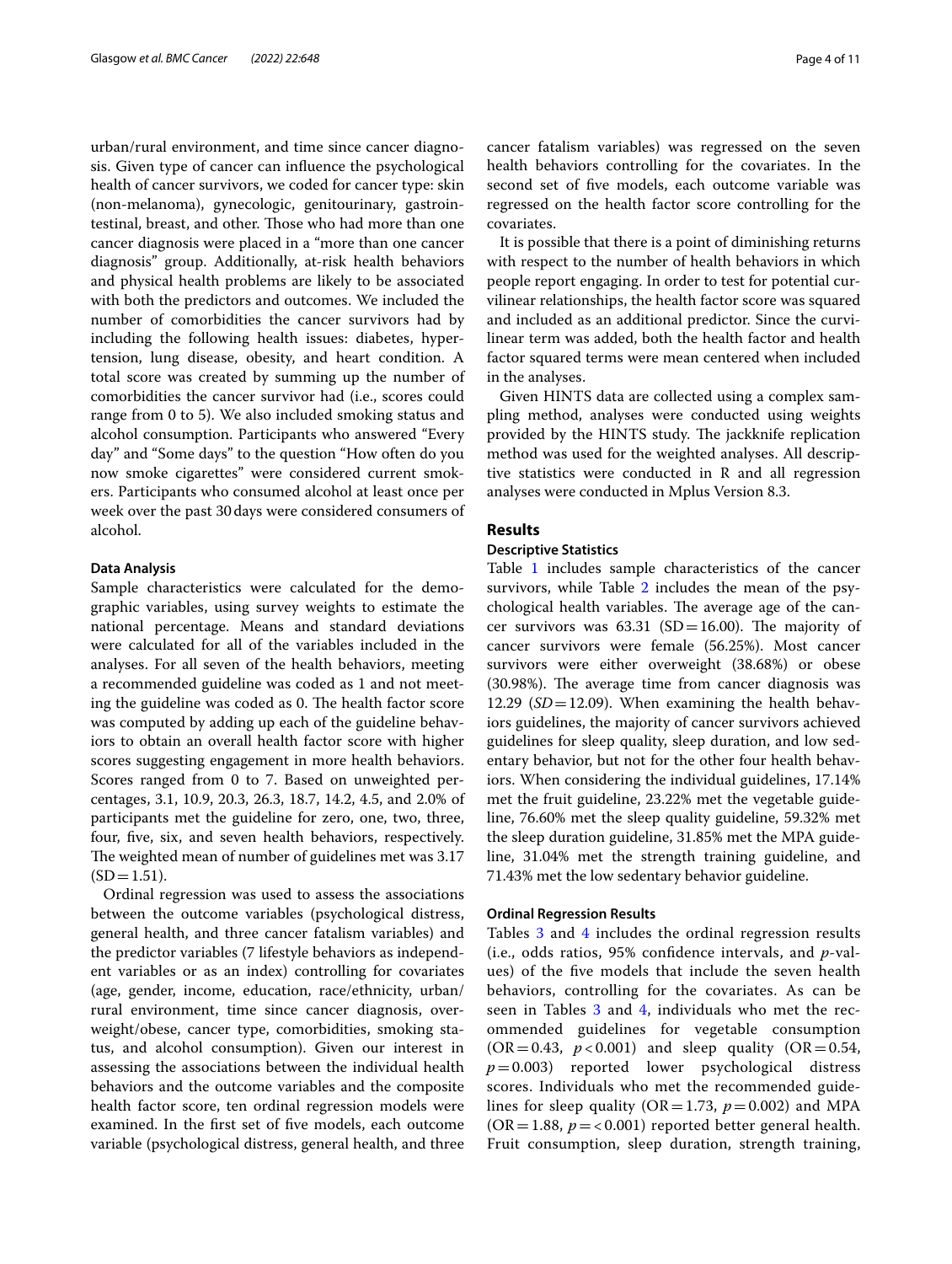## <span id="page-4-0"></span>**Table 1** Sample characteristics of the cancer survivors

| Variable                                | N (Unweighted) | Weighted<br>Mean (SD)<br>or% |
|-----------------------------------------|----------------|------------------------------|
| Age                                     |                | 63.31 (16.00)                |
| <b>Time Since Cancer Diagnosis</b>      |                | 12.29(12.09)                 |
| <b>Comorbidities</b>                    |                | 1.49 (1.25)                  |
| Gender                                  |                |                              |
| <sup>a</sup> Male                       | 376            | 43.75%                       |
| Female                                  | 473            | 56.25%                       |
| Race                                    |                |                              |
| <sup>a</sup> White cancer survivors     | 592            | 76.27%                       |
| Non-white cancer survivors              | 168            | 23.73%                       |
| <b>Education</b>                        |                |                              |
| <sup>a</sup> Some college or less       | 480            | 73.57%                       |
| At least college degree                 | 371            | 26.43%                       |
| Income                                  |                |                              |
| $850 - 19,999$                          | 161            | 17.04%                       |
| \$20,000 - \$49,999                     | 265            | 38.32%                       |
| \$50,000 - \$74,999                     | 148            | 13.33%                       |
| \$75,000 - \$99,999                     | 87             | 9.32%                        |
| $>$ \$100,000                           | 184            | 21.99%                       |
| Geography                               |                |                              |
| <sup>a</sup> Urban                      | 749            | 85.46%                       |
| Rural                                   | 107            | 14.54%                       |
| <b>BMI</b>                              |                |                              |
| <sup>a</sup> Underweight/Normal         | 267            | 30.35%                       |
| Overweight                              | 294            | 38.68%                       |
| Obese                                   | 272            | 30.98%                       |
| <b>Smoking Status</b>                   |                |                              |
| <sup>a</sup> Non-Current Smoker         | 755            | 87.21%                       |
| Current Smoker                          | 95             | 12.79%                       |
| <b>Alcohol Consumption</b>              |                |                              |
| <sup>a</sup> Does not Consume Alcohol   | 408            | 52.68%                       |
| Consumes Alcohol                        | 355            | 47.32%                       |
| <b>Cancer type</b>                      |                |                              |
| <sup>a</sup> Skin cancer (non-melanoma) | 200            | 24.43%                       |
| Breast cancers                          | 116            | 12.53%                       |
| Gynecologic cancers                     | 68             | 8.06%                        |
| Genitourinary cancers                   | 101            | 8.78%                        |
| Gastrointestinal cancers                | 40             | 4.69%                        |
| Other cancers                           | 160            | 22.99%                       |
| More than one cancer                    | 161            | 18.52%                       |

<sup>a</sup> The reference variable in the ordinal regression models

and sedentary behavior were not associated with any of the psychological health measures. No signifcant associations were found between the health behavior guidelines and cancer fatalism, except individuals who met the recommended guidelines for MPA were more

<span id="page-4-1"></span>

|  | Table 2 Weighted means of the Psychological Health Variables |
|--|--------------------------------------------------------------|
|--|--------------------------------------------------------------|

| Variable                              | Mean (SD)   |
|---------------------------------------|-------------|
| Psychological Distress                | 1.50(0.84)  |
| General Health                        | 3.21 (0.99) |
| <sup>a</sup> Too Many Recommendations | 2.91(0.88)  |
| <sup>b</sup> Prevent Not Possible     | 2.07(0.93)  |
| <sup>c</sup> Everything Cause cancer  | 2.75(0.95)  |

<sup>a</sup> There are so many different recommendations about preventing cancer, it's hard to know which ones to follow

**b** There's not much you can do to lower your chances of getting cancer

<sup>c</sup> It seems like everything causes cancer

likely to report there was not much that could be done to lower one's chances of getting cancer.

Tables [5](#page-7-0) and [6](#page-8-0) includes the results of the five models with the overall health factor score, controlling for the covariates. As can be seen, although a higher health factor score was associated with a lower psychological distress score ( $OR = 0.68$ ,  $p = 0.084$ ), this association was not significant. The health factor score was also associated with a higher general health score  $(OR=1.39,$  $p=0.055$ ), although this association was also not significant. None of the cancer fatalism variables were signifcantly associated with the health factor score. However, cancer survivors with a higher health factor score were less likely to agree that there was not much that could be done to lower one's chances of getting cancer ( $OR = 0.75$ ,  $p=0.082$ ). None of the curvilinear associations tested were signifcant, which indicated there were linear rather than nonlinear associations.

#### **Discussion**

# **Summary of the fndings**

Overall, the results show that several of the health behaviors we evaluated were associated with indicators of psychological health. Sleep quality was the only health behavior associated with multiple psychological health indicators, while vegetable consumption was only associated with psychological distress and MPA was only associated with general health. Although sleep duration was not associated with the psychological health indicators, prior research has shown sleep duration and quality are related, but distinct constructs [[29\]](#page-10-21). In fact, in previous research, sleep quality has been shown to generally be a stronger predictor of psychological outcomes than sleep duration [\[30](#page-10-22)], which is consistent with our results.

When the health behaviors were combined to create a health factor score, the health factor score was not signifcantly associated with any of the indicators of psychological health included in the study. However, there were trends in the hypothesized direction for psychological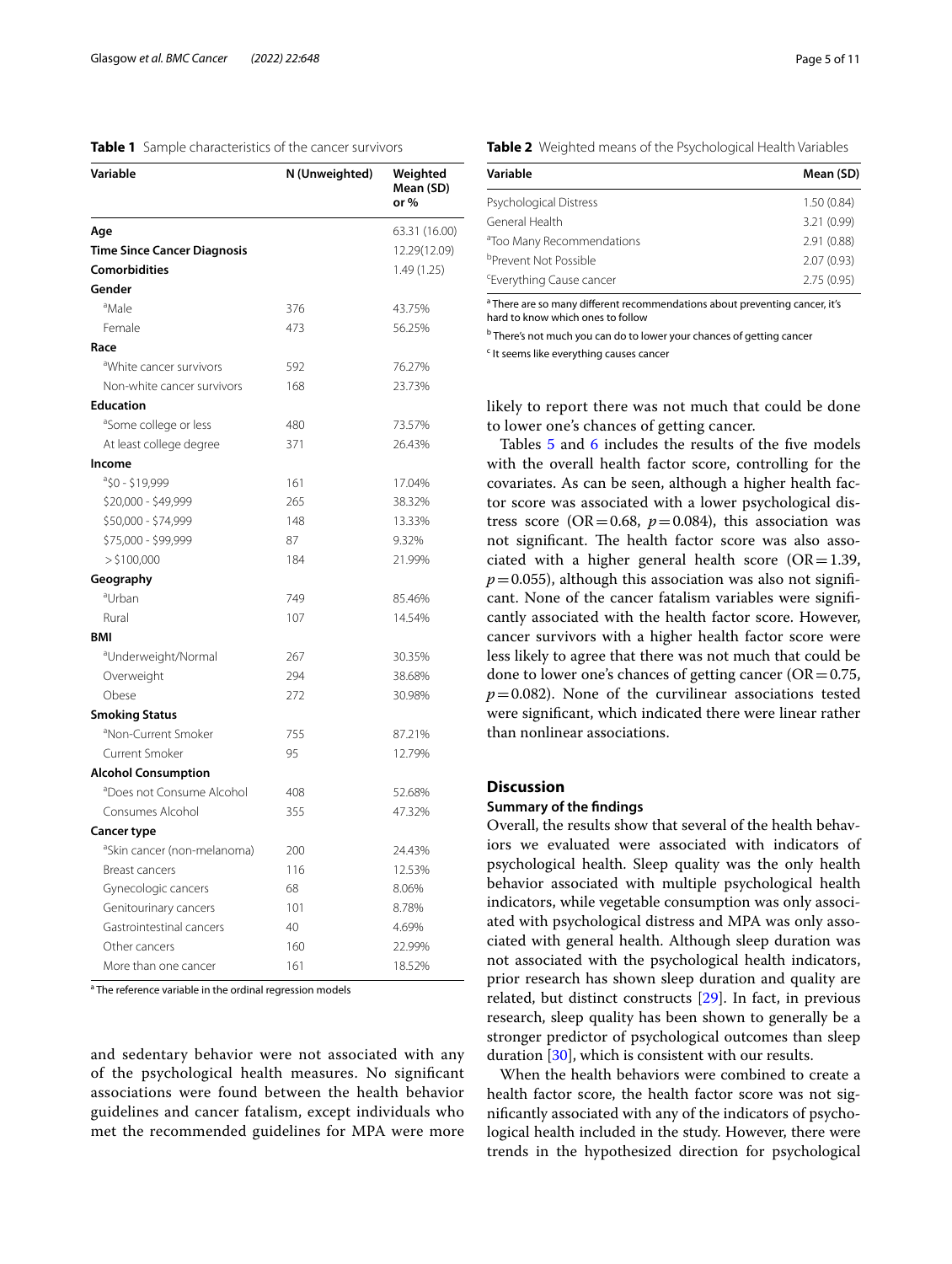<span id="page-5-0"></span>**Table 3** Multiple ordinal regression results of each outcome variable with the health behavior guidelines

|                                       | <b>Psychological Distress</b> |        |         |       | <b>General health</b> |        |         |         | <sup>a</sup> Too Many Recommendations |        |         |                  |
|---------------------------------------|-------------------------------|--------|---------|-------|-----------------------|--------|---------|---------|---------------------------------------|--------|---------|------------------|
|                                       | OR                            | Low Cl | High Cl | p     | OR                    | Low CI | High Cl | p       | OR                                    | Low CI | High Cl | $\boldsymbol{p}$ |
| <sup>d</sup> Female                   | 0.77                          | 0.49   | 1.20    | 0.246 | 1.31                  | 0.89   | 1.91    | 0.167   | 1.01                                  | 0.66   | 1.54    | 0.956            |
| <sup>e</sup> Nonwhite cancer survivor | 1.09                          | 0.72   | 1.66    | 0.688 | 0.70                  | 0.49   | 1.00    | 0.051   | 1.06                                  | 0.57   | 1.96    | 0.852            |
| <sup>f</sup> College educated         | 0.77                          | 0.52   | 1.14    | 0.191 | 1.07                  | 0.78   | 1.47    | 0.670   | 0.63                                  | 0.47   | 0.84    | 0.002            |
| 9\$20,000 - \$49,999                  | 2.37                          | 0.99   | 5.69    | 0.053 | 0.60                  | 0.21   | 1.69    | 0.331   | 1.28                                  | 0.41   | 3.98    | 0.668            |
| 9\$50,000 - \$74,999                  | 1.35                          | 0.37   | 4.92    | 0.649 | 0.43                  | 0.17   | 1.08    | 0.073   | 0.69                                  | 0.13   | 3.56    | 0.656            |
| 9\$75,000 - \$99,999                  | 2.00                          | 0.84   | 4.77    | 0.117 | 0.68                  | 0.39   | 1.20    | 0.181   | 0.63                                  | 0.32   | 1.26    | 0.190            |
| 9 > \$100.000                         | 1.24                          | 0.70   | 2.21    | 0.462 | 0.85                  | 0.60   | 1.20    | 0.362   | 0.70                                  | 0.49   | 1.00    | 0.047            |
| <sup>h</sup> Rural                    | 1.18                          | 0.76   | 1.85    | 0.464 | 0.85                  | 0.58   | 1.26    | 0.426   | 1.37                                  | 0.80   | 2.37    | 0.251            |
| Overweight                            | 0.99                          | 0.66   | 1.48    | 0.955 | 1.06                  | 0.72   | 1.58    | 0.759   | 1.05                                  | 0.67   | 1.64    | 0.825            |
| <sup>i</sup> Obese                    | 0.99                          | 0.60   | 1.63    | 0.958 | 1.36                  | 0.81   | 2.28    | 0.239   | 0.98                                  | 0.67   | 1.43    | 0.905            |
| <sup>J</sup> Current smoker           | 2.02                          | 1.14   | 3.58    | 0.016 | 0.75                  | 0.42   | 1.34    | 0.333   | 0.80                                  | 0.38   | 1.68    | 0.548            |
| <sup>k</sup> Consume alcohol          | 1.42                          | 0.92   | 2.18    | 0.114 | 1.17                  | 0.86   | 1.61    | 0.318   | 0.88                                  | 0.60   | 1.28    | 0.511            |
| Breast cancer                         | 1.18                          | 0.64   | 2.18    | 0.600 | 0.68                  | 0.42   | 1.09    | 0.110   | 1.34                                  | 0.79   | 2.28    | 0.279            |
| <sup>I</sup> Gynecologic cancers      | 1.14                          | 0.56   | 2.33    | 0.718 | 0.90                  | 0.55   | 1.47    | 0.667   | 0.84                                  | 0.41   | 1.75    | 0.649            |
| <sup>I</sup> Genitourinary cancers    | 1.12                          | 0.56   | 2.24    | 0.740 | 1.03                  | 0.48   | 2.20    | 0.936   | 1.54                                  | 0.98   | 2.41    | 0.061            |
| <sup>I</sup> Gastrointestinal cancers | 0.84                          | 0.33   | 2.15    | 0.714 | 0.82                  | 0.34   | 1.98    | 0.659   | 1.25                                  | 0.57   | 2.73    | 0.575            |
| Other cancers                         | 0.86                          | 0.52   | 1.41    | 0.544 | 0.79                  | 0.52   | 1.21    | 0.279   | 1.38                                  | 0.71   | 2.68    | 0.341            |
| More than one cancer diagnosis        | 0.84                          | 0.49   | 1.46    | 0.542 | 0.79                  | 0.49   | 1.27    | 0.331   | 1.36                                  | 0.76   | 2.45    | 0.298            |
| Age                                   | 0.98                          | 0.96   | 0.99    | 0.009 | 1.00                  | 0.98   | 1.02    | 0.920   | 0.99                                  | 0.98   | 1.01    | 0.425            |
| Time since cancer diagnosis           | 1.01                          | 1.00   | 1.03    | 0.130 | 1.00                  | 0.99   | 1.02    | 0.773   | 1.00                                  | 0.99   | 1.01    | 0.788            |
| Number of comorbidities               | 1.12                          | 0.92   | 1.37    | 0.253 | 0.72                  | 0.61   | 0.85    | < 0.001 | 1.13                                  | 0.94   | 1.34    | 0.189            |
| Fruit                                 | 0.83                          | 0.45   | 1.54    | 0.560 | 0.66                  | 0.40   | 1.07    | 0.091   | 0.98                                  | 0.56   | 1.72    | 0.945            |
| Vegetables                            | 0.43                          | 0.26   | 0.69    | 0.000 | 1.19                  | 0.84   | 1.69    | 0.333   | 0.89                                  | 0.66   | 1.19    | 0.423            |
| Sleep Quality                         | 0.54                          | 0.35   | 0.81    | 0.003 | 1.73                  | 1.21   | 2.46    | 0.003   | 1.00                                  | 0.52   | 1.93    | 0.995            |
| Sleep Duration                        | 0.88                          | 0.58   | 1.33    | 0.542 | 0.98                  | 0.69   | 1.40    | 0.911   | 0.94                                  | 0.53   | 1.66    | 0.837            |
| <b>MPA</b>                            | 1.00                          | 0.66   | 1.52    | 0.989 | 1.88                  | 1.35   | 2.61    | < 0.001 | 1.25                                  | 0.76   | 2.04    | 0.380            |
| Strength training                     | 1.21                          | 0.82   | 1.80    | 0.336 | 1.39                  | 0.94   | 2.06    | 0.104   | 1.00                                  | 0.68   | 1.49    | 0.984            |
| Sedentary behavior                    | 0.90                          | 0.58   | 1.40    | 0.654 | 0.94                  | 0.68   | 1.28    | 0.674   | 0.97                                  | 0.73   | 1.29    | 0.817            |

Note: Bolded values are signifcant at *p*<0.05

<sup>a</sup> There are so many different recommendations about preventing cancer, it's hard to know which ones to follow

<sup>b</sup> There's not much you can do to lower your chances of getting cancer

<sup>c</sup> It seems like everything causes cancer

<sup>d</sup> reference is Male

<sup>e</sup> reference is White cancer survivors

f reference is Some college or less

<sup>g</sup> reference is \$0 - \$19,999

<sup>h</sup> reference is Urban

i reference is Underweight/Normal

<sup>j</sup> reference is Non-Current Smoker

k reference is Does not Consume Alcohol

<sup>I</sup> reference is Skin cancer (non-melanoma)

distress and general health, which suggests there could be potential benefts of engaging in multiple health behaviors. However, there was no point of diminishing returns when considering a curvilinear association between the health factor score and the psychological health measures. In other words, cancer survivors can continue to reap benefts of each additional health behavior they engage in, rather than only receive marginal benefts for each health behavior. Given the cross-sectional nature of this data, however, this deserves further study within the context of a randomized controlled trial (RCT). For example, an RCT could include diferent conditions of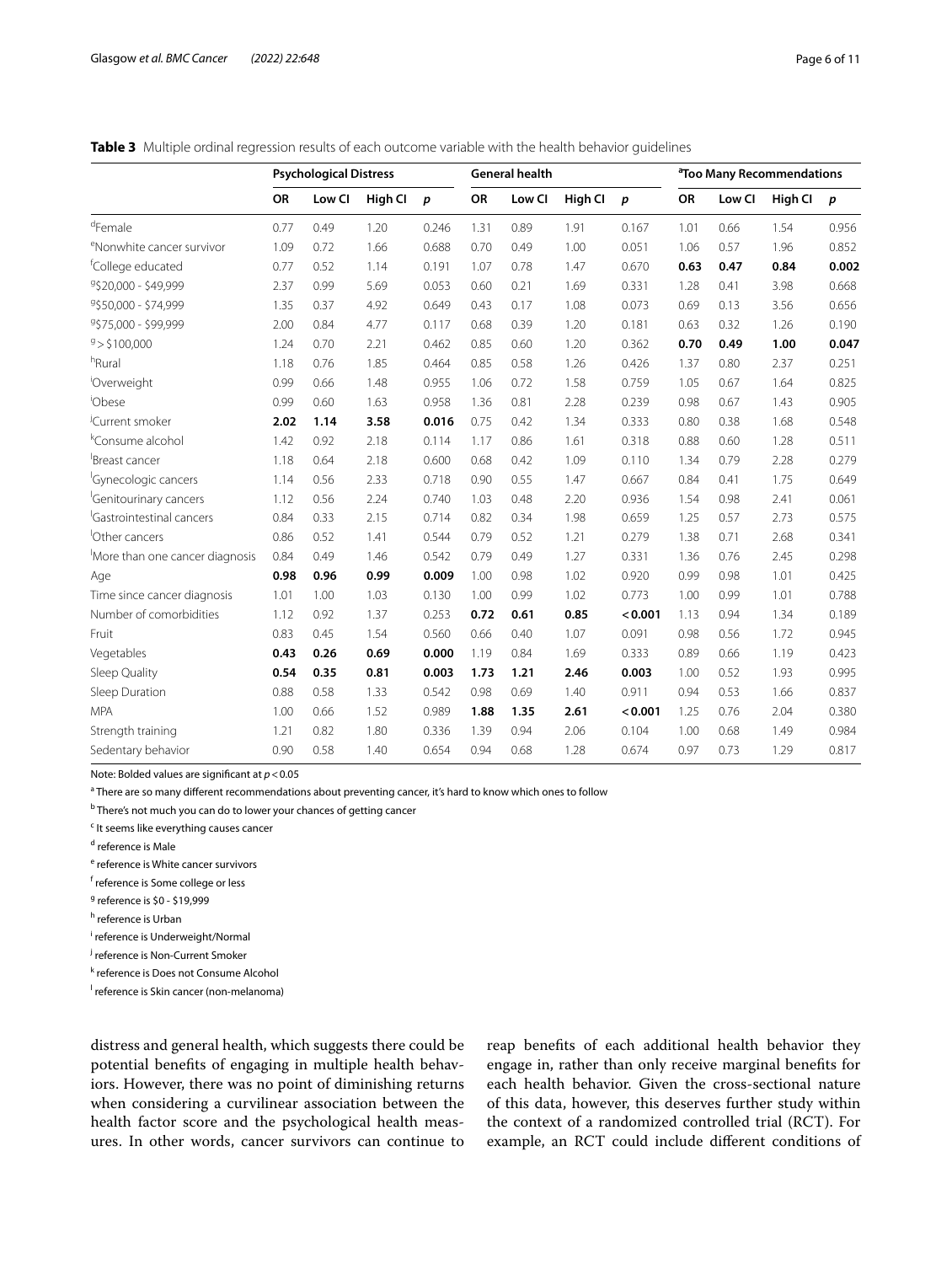<span id="page-6-0"></span>

|  | <b>Table 4</b> Multiple ordinal regression results of each outcome variable with the health behavior quidelines |  |  |  |  |  |  |  |  |
|--|-----------------------------------------------------------------------------------------------------------------|--|--|--|--|--|--|--|--|
|--|-----------------------------------------------------------------------------------------------------------------|--|--|--|--|--|--|--|--|

|                                       |      | <sup>b</sup> Prevent Not Possible |         | <b>'Everything Cause Cancer</b> |      |        |         |                  |
|---------------------------------------|------|-----------------------------------|---------|---------------------------------|------|--------|---------|------------------|
|                                       | OR   | Low CI                            | High Cl | $\boldsymbol{p}$                | OR   | Low CI | High CI | $\boldsymbol{p}$ |
| $d$ Female                            | 1.12 | 0.77                              | 1.63    | 0.550                           | 1.19 | 0.73   | 1.94    | 0.477            |
| <sup>e</sup> Nonwhite cancer survivor | 1.02 | 0.71                              | 1.47    | 0.920                           | 0.83 | 0.53   | 1.29    | 0.406            |
| <sup>f</sup> College educated         | 0.62 | 0.46                              | 0.82    | 0.001                           | 0.66 | 0.48   | 0.90    | 0.010            |
| 9\$20,000 - \$49,999                  | 2.78 | 0.89                              | 8.65    | 0.078                           | 1.29 | 0.45   | 3.73    | 0.634            |
| 9\$50,000 - \$74,999                  | 0.97 | 0.32                              | 2.93    | 0.964                           | 0.68 | 0.32   | 1.47    | 0.330            |
| 9\$75,000 - \$99,999                  | 1.59 | 0.82                              | 3.10    | 0.173                           | 1.39 | 0.66   | 2.91    | 0.384            |
| 9 > \$100,000                         | 1.06 | 0.68                              | 1.64    | 0.808                           | 0.72 | 0.47   | 1.09    | 0.116            |
| hRural                                | 1.36 | 0.84                              | 2.20    | 0.211                           | 1.29 | 0.86   | 1.94    | 0.214            |
| Overweight                            | 1.11 | 0.78                              | 1.59    | 0.554                           | 1.33 | 0.90   | 1.95    | 0.153            |
| <sup>i</sup> Obese                    | 1.48 | 0.94                              | 2.30    | 0.087                           | 1.40 | 0.89   | 2.21    | 0.140            |
| Current smoker                        | 0.83 | 0.47                              | 1.46    | 0.520                           | 1.00 | 0.53   | 1.89    | 0.988            |
| <sup>k</sup> Consume alcohol          | 0.92 | 0.71                              | 1.20    | 0.542                           | 1.06 | 0.80   | 1.40    | 0.693            |
| Breast cancer                         | 1.09 | 0.61                              | 1.94    | 0.781                           | 1.26 | 0.70   | 2.24    | 0.440            |
| <sup>I</sup> Gynecologic cancers      | 0.93 | 0.45                              | 1.92    | 0.835                           | 1.20 | 0.57   | 2.52    | 0.624            |
| <sup>I</sup> Genitourinary cancers    | 1.73 | 1.02                              | 2.94    | 0.041                           | 1.05 | 0.62   | 1.77    | 0.868            |
| <sup>I</sup> Gastrointestinal cancers | 2.24 | 1.18                              | 4.25    | 0.013                           | 1.54 | 0.78   | 3.03    | 0.209            |
| Other cancers                         | 0.94 | 0.59                              | 1.50    | 0.805                           | 0.98 | 0.62   | 1.57    | 0.937            |
| More than one cancer diagnosis        | 1.32 | 0.81                              | 2.16    | 0.267                           | 1.27 | 0.89   | 1.82    | 0.192            |
| Age                                   | 0.99 | 0.98                              | 1.01    | 0.345                           | 0.98 | 0.96   | 1.00    | 0.034            |
| Time since cancer diagnosis           | 0.99 | 0.98                              | 1.01    | 0.309                           | 0.99 | 0.98   | 1.01    | 0.206            |
| Number of comorbidities               | 1.03 | 0.90                              | 1.19    | 0.654                           | 1.12 | 0.84   | 1.50    | 0.443            |
| Fruit                                 | 0.84 | 0.51                              | 1.38    | 0.494                           | 0.82 | 0.55   | 1.22    | 0.318            |
| Vegetables                            | 0.93 | 0.65                              | 1.35    | 0.715                           | 1.45 | 0.96   | 2.19    | 0.081            |
| Sleep Quality                         | 0.91 | 0.61                              | 1.35    | 0.631                           | 0.78 | 0.52   | 1.17    | 0.228            |
| Sleep Duration                        | 1.06 | 0.79                              | 1.41    | 0.706                           | 1.02 | 0.77   | 1.35    | 0.894            |
| <b>MPA</b>                            | 1.49 | 1.07                              | 2.07    | 0.017                           | 1.07 | 0.74   | 1.55    | 0.710            |
| Strength training                     | 0.77 | 0.54                              | 1.08    | 0.131                           | 1.17 | 0.80   | 1.69    | 0.418            |
| Sedentary behavior                    | 1.01 | 0.74                              | 1.37    | 0.965                           | 1.02 | 0.73   | 1.42    | 0.917            |

Note: Bolded values are signifcant at *p*<0.05

<sup>a</sup> There are so many different recommendations about preventing cancer, it's hard to know which ones to follow

<sup>b</sup> There's not much you can do to lower your chances of getting cancer

<sup>c</sup> It seems like everything causes cancer

<sup>d</sup> reference is Male

<sup>e</sup> reference is White cancer survivors

f reference is Some college or less

<sup>g</sup> reference is \$0 - \$19,999

<sup>h</sup> reference is Urban

i reference is Underweight/Normal

<sup>j</sup> reference is Non-Current Smoker

k reference is Does not Consume Alcohol

<sup>I</sup> reference is Skin cancer (non-melanoma)

varying number of health behaviors. One condition could be focused on only increasing moderate levels of physical activity among cancer survivors, while another condition focuses on increasing engagement in multiple health behaviors, such as simultaneously increasing daily vegetable intake, improving quality of sleep, and increasing moderate levels of physical activity. These conditions can be compared to a control group of cancer survivors who do not change their health behavior engagement.

When considering the health behaviors individually, health behavior engagement was not associated with cancer fatalism in these data, except for the belief that there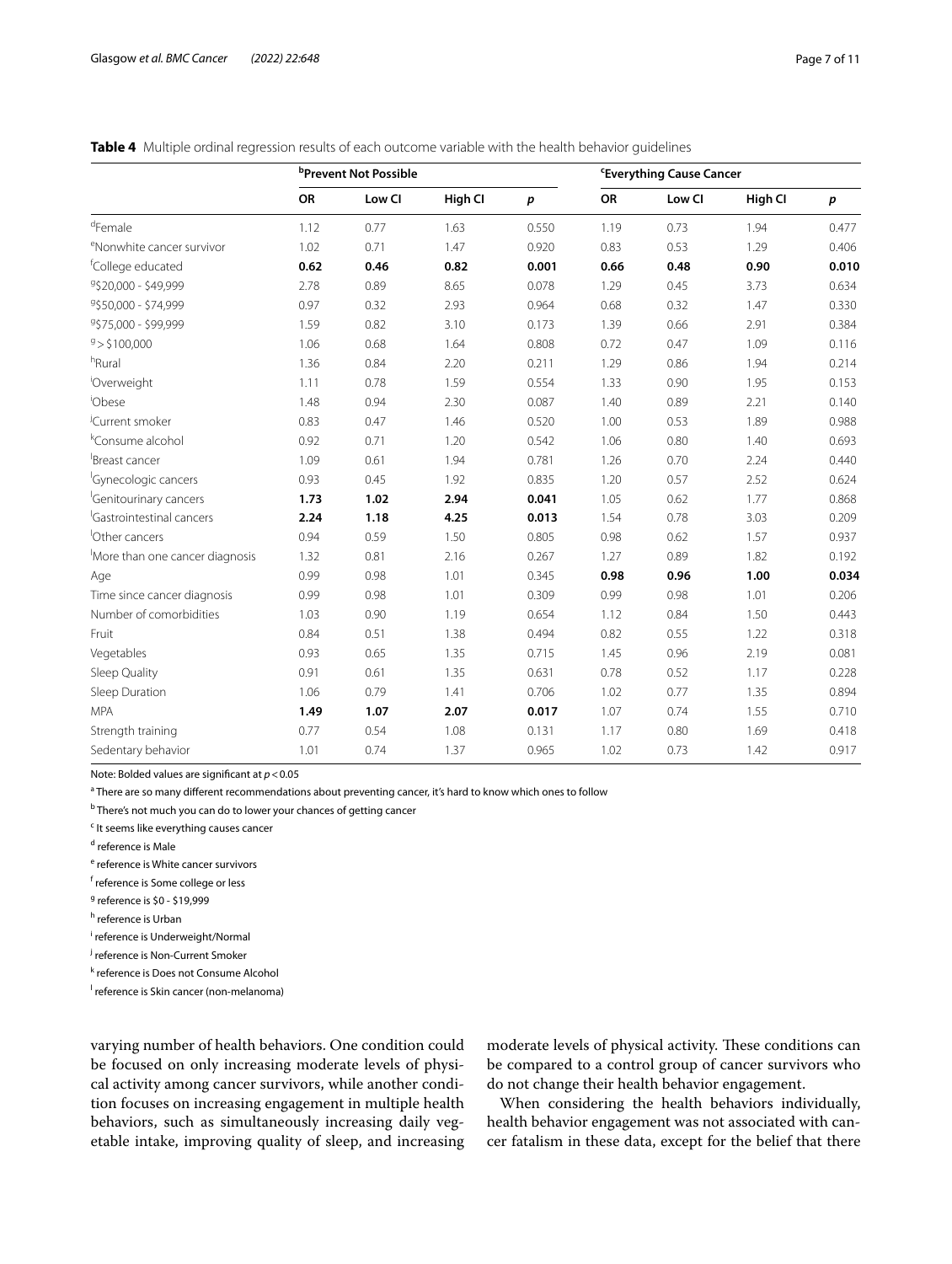## <span id="page-7-0"></span>**Table 5** Multiple ordinal regression results of each outcome variable with health behavior factor score

|                                       | <b>Psychological Distress</b> |        |         |                  | <b>General health</b> |        |         |                  | <sup>a</sup> Too Many Recommendations |        |         |                  |
|---------------------------------------|-------------------------------|--------|---------|------------------|-----------------------|--------|---------|------------------|---------------------------------------|--------|---------|------------------|
|                                       | <b>OR</b>                     | Low Cl | High Cl | $\boldsymbol{p}$ | OR                    | Low CI | High Cl | $\boldsymbol{p}$ | OR                                    | Low CI | High Cl | $\boldsymbol{p}$ |
| <sup>d</sup> Female                   | 0.69                          | 0.46   | 1.04    | 0.074            | 1.24                  | 0.87   | 1.75    | 0.231            | 0.93                                  | 0.65   | 1.32    | 0.689            |
| <sup>e</sup> Nonwhite cancer survivor | 1.03                          | 0.69   | 1.54    | 0.868            | 0.65                  | 0.45   | 0.92    | 0.016            | 1.04                                  | 0.59   | 1.83    | 0.884            |
| <sup>f</sup> College educated         | 0.75                          | 0.52   | 1.07    | 0.111            | 1.08                  | 0.79   | 1.46    | 0.633            | 0.63                                  | 0.47   | 0.85    | 0.002            |
| 9\$20.000 - \$49.999                  | 2.03                          | 0.83   | 4.95    | 0.121            | 0.59                  | 0.18   | 1.87    | 0.366            | 1.26                                  | 0.42   | 3.82    | 0.677            |
| 9\$50.000 - \$74.999                  | 1.30                          | 0.34   | 4.96    | 0.702            | 0.45                  | 0.18   | 1.13    | 0.088            | 0.67                                  | 0.13   | 3.39    | 0.626            |
| 9\$75,000 - \$99,999                  | 1.83                          | 0.72   | 4.66    | 0.202            | 0.67                  | 0.38   | 1.17    | 0.159            | 0.63                                  | 0.31   | 1.25    | 0.185            |
| 9 > \$100.000                         | 1.30                          | 0.74   | 2.31    | 0.364            | 0.85                  | 0.58   | 1.25    | 0.419            | 0.73                                  | 0.51   | 1.06    | 0.095            |
| <sup>h</sup> Rural                    | 1.31                          | 0.83   | 2.07    | 0.247            | 0.81                  | 0.54   | 1.22    | 0.313            | 1.40                                  | 0.83   | 2.36    | 0.210            |
| 'Overweight                           | 0.94                          | 0.66   | 1.33    | 0.712            | 0.96                  | 0.63   | 1.44    | 0.832            | 1.02                                  | 0.69   | 1.51    | 0.930            |
| <sup>i</sup> Obese                    | 0.81                          | 0.51   | 1.29    | 0.367            | 1.44                  | 0.89   | 2.32    | 0.133            | 0.94                                  | 0.63   | 1.42    | 0.782            |
| <sup>J</sup> Current smoker           | 1.80                          | 1.01   | 3.22    | 0.046            | 0.79                  | 0.47   | 1.32    | 0.367            | 0.77                                  | 0.37   | 1.60    | 0.488            |
| <sup>k</sup> Consume alcohol          | 1.43                          | 0.96   | 2.15    | 0.078            | 1.18                  | 0.89   | 1.58    | 0.251            | 0.89                                  | 0.62   | 1.28    | 0.532            |
| Breast cancer                         | 1.23                          | 0.68   | 2.21    | 0.488            | 0.70                  | 0.46   | 1.07    | 0.096            | 1.36                                  | 0.82   | 2.26    | 0.236            |
| <sup>I</sup> Gynecologic cancers      | 1.26                          | 0.66   | 2.40    | 0.492            | 0.90                  | 0.58   | 1.41    | 0.645            | 0.84                                  | 0.42   | 1.65    | 0.605            |
| <sup>I</sup> Genitourinary cancers    | 1.20                          | 0.56   | 2.58    | 0.645            | 1.01                  | 0.47   | 2.20    | 0.975            | 1.45                                  | 0.94   | 2.26    | 0.097            |
| 'Gastrointestinal cancers             | 0.94                          | 0.40   | 2.21    | 0.878            | 0.76                  | 0.31   | 1.87    | 0.549            | 1.22                                  | 0.56   | 2.68    | 0.619            |
| Other cancers                         | 0.86                          | 0.57   | 1.30    | 0.485            | 0.77                  | 0.49   | 1.20    | 0.246            | 1.36                                  | 0.75   | 2.47    | 0.317            |
| More than one cancer diagnosis        | 0.85                          | 0.47   | 1.52    | 0.574            | 0.75                  | 0.46   | 1.20    | 0.231            | 1.34                                  | 0.76   | 2.33    | 0.310            |
| Age                                   | 0.97                          | 0.96   | 0.99    | 0.001            | 1.00                  | 0.99   | 1.02    | 0.645            | 0.99                                  | 0.98   | 1.01    | 0.493            |
| Time since cancer diagnosis           | 1.01                          | 1.00   | 1.03    | 0.161            | 1.00                  | 0.99   | 1.01    | 0.858            | 1.00                                  | 0.99   | 1.01    | 0.720            |
| Number of comorbidities               | 1.15                          | 0.94   | 1.40    | 0.186            | 0.69                  | 0.60   | 0.79    | < 0.001          | 1.12                                  | 0.91   | 1.37    | 0.298            |
| Health factor score                   | 0.68                          | 0.45   | 1.05    | 0.084            | 1.39                  | 0.99   | 1.95    | 0.055            | 0.71                                  | 0.43   | 1.16    | 0.172            |
| Health factor score squared           | 1.03                          | 0.96   | 1.10    | 0.480            | 0.98                  | 0.93   | 1.03    | 0.367            | 1.05                                  | 0.97   | 1.15    | 0.232            |

Note: Bolded values are signifcant at *p*<0.05

<sup>a</sup> There are so many different recommendations about preventing cancer, it's hard to know which ones to follow

<sup>b</sup> There's not much you can do to lower your chances of getting cancer

<sup>c</sup> It seems like everything causes cancer

<sup>d</sup> reference is Male

<sup>e</sup> reference is White cancer survivors

f reference is Some college or less

<sup>g</sup> reference is \$0 - \$19,999

<sup>h</sup> reference is Urban

i reference is Underweight/Normal

<sup>j</sup> reference is Non-Current Smoker

k reference is Does not Consume Alcohol

l reference is Skin cancer (non-melanoma)

is not much that could be done to lower one's chances of getting cancer and MPA. Prior research has found a link between cancer fatalism and health behaviors [\[14,](#page-10-6) [15](#page-10-7)], however, this was observed among individuals without cancer. The null relationships between health behavior engagement and cancer fatalism here may be related to our focus on cancer survivors. Because of their experience, cancer survivors may have a diferent perspective of what cancer fatalism means to them. Among cancer survivors, even if they have less cancer fatalistic beliefs, they

may not change their behavior. They may understand that cancer is not a death sentence or inevitable, but they may not see the point to change their behaviors if they already have cancer, even though they can get an additional diagnosis. It is unclear why those who met the MPA guideline were more likely to believe that there is not much that could be done to lower one's chances of getting cancer. Given that it was the only health behavior to be associated with any of the cancer fatalistic variables and it was in the opposite hypothesized direction, the fnding should be interpreted with caution.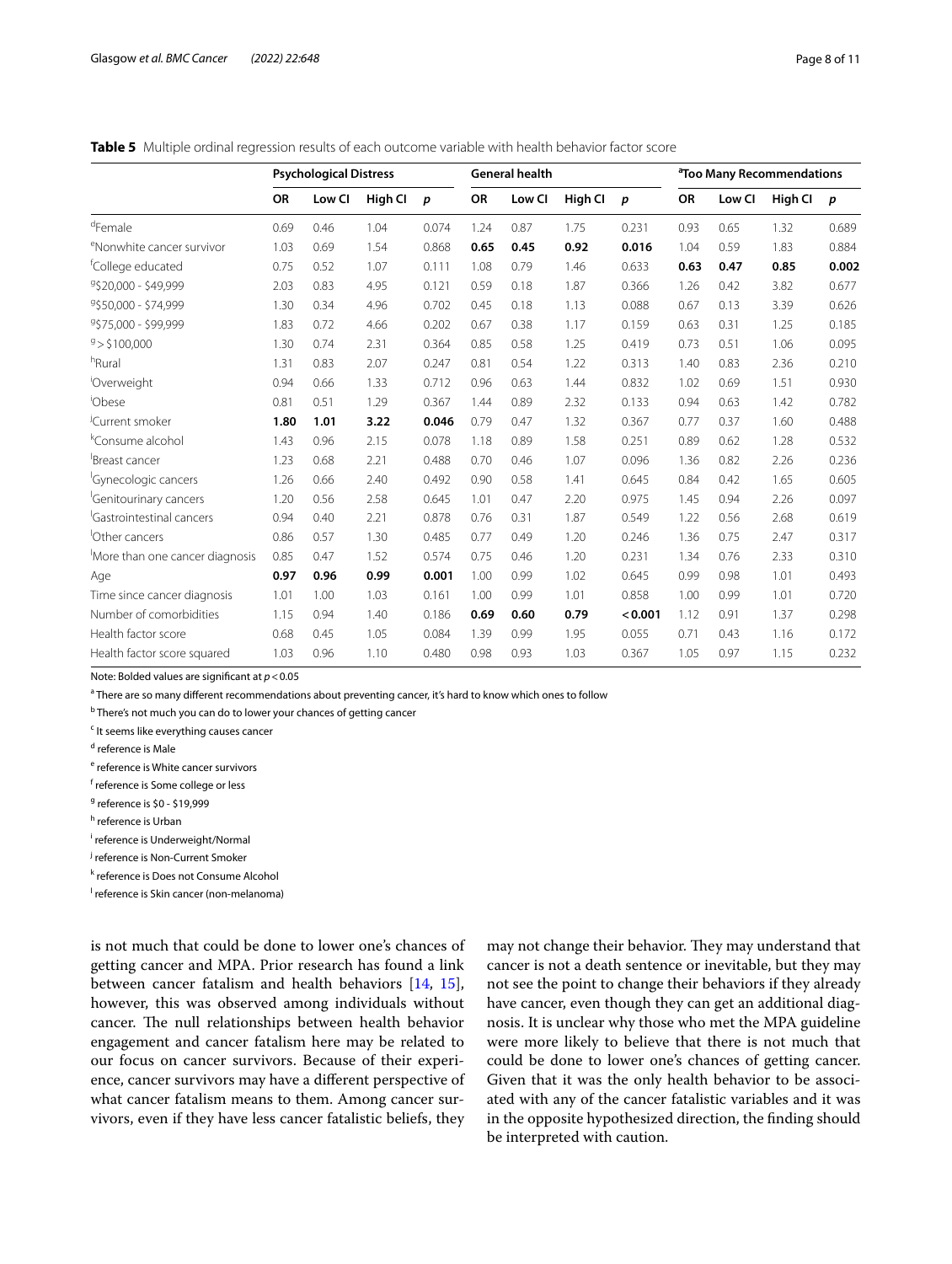## <span id="page-8-0"></span>**Table 6** Multiple ordinal regression results of each outcome variable with health behavior factor score

|                                       |      | <b><i>b</i>Prevent Not Possible</b> |         | <b>'Everything Cause Cancer</b> |      |        |         |       |
|---------------------------------------|------|-------------------------------------|---------|---------------------------------|------|--------|---------|-------|
|                                       | OR   | Low CI                              | High Cl | p                               | OR   | Low Cl | High CI | p     |
| <sup>d</sup> Female                   | 1.05 | 0.74                                | 1.49    | 0.775                           | 1.27 | 0.76   | 2.15    | 0.364 |
| <sup>e</sup> Nonwhite cancer survivor | 1.01 | 0.72                                | 1.42    | 0.964                           | 0.84 | 0.53   | 1.32    | 0.453 |
| <sup>†</sup> College educated         | 0.63 | 0.47                                | 0.83    | 0.001                           | 0.67 | 0.49   | 0.90    | 0.008 |
| 9\$20,000 - \$49,999                  | 2.51 | 0.96                                | 6.55    | 0.059                           | 1.28 | 0.45   | 3.62    | 0.642 |
| 9\$50,000 - \$74,999                  | 0.87 | 0.30                                | 2.54    | 0.799                           | 0.69 | 0.33   | 1.45    | 0.329 |
| 9\$75,000 - \$99,999                  | 1.49 | 0.80                                | 2.80    | 0.209                           | 1.40 | 0.69   | 2.83    | 0.355 |
| 9 > \$100,000                         | 1.04 | 0.68                                | 1.59    | 0.853                           | 0.70 | 0.46   | 1.06    | 0.091 |
| <sup>h</sup> Rural                    | 1.35 | 0.87                                | 2.11    | 0.183                           | 1.33 | 0.90   | 1.95    | 0.150 |
| Overweight                            | 1.03 | 0.72                                | 1.48    | 0.867                           | 1.35 | 0.93   | 1.97    | 0.118 |
| Obese                                 | 1.40 | 0.90                                | 2.19    | 0.135                           | 1.39 | 0.87   | 2.23    | 0.171 |
| Current smoker                        | 0.83 | 0.49                                | 1.41    | 0.492                           | 0.95 | 0.52   | 1.73    | 0.874 |
| <sup>k</sup> Consume alcohol          | 0.97 | 0.75                                | 1.25    | 0.800                           | 1.09 | 0.82   | 1.44    | 0.570 |
| Breast cancer                         | 1.11 | 0.63                                | 1.95    | 0.712                           | 1.17 | 0.64   | 2.16    | 0.615 |
| <sup>I</sup> Gynecologic cancers      | 0.88 | 0.44                                | 1.76    | 0.720                           | 1.15 | 0.54   | 2.46    | 0.712 |
| <sup>I</sup> Genitourinary cancers    | 1.62 | 0.92                                | 2.87    | 0.096                           | 1.05 | 0.61   | 1.79    | 0.860 |
| <sup>I</sup> Gastrointestinal cancers | 2.16 | 1.22                                | 3.84    | 0.008                           | 1.46 | 0.73   | 2.92    | 0.279 |
| Other cancers                         | 0.91 | 0.59                                | 1.41    | 0.671                           | 0.92 | 0.60   | 1.40    | 0.692 |
| More than one cancer diagnosis        | 1.28 | 0.79                                | 2.06    | 0.318                           | 1.23 | 0.87   | 1.75    | 0.247 |
| Age                                   | 1.00 | 0.98                                | 1.01    | 0.640                           | 0.98 | 0.96   | 1.00    | 0.018 |
| Time since cancer diagnosis           | 0.99 | 0.98                                | 1.00    | 0.181                           | 0.99 | 0.98   | 1.01    | 0.212 |
| Number of comorbidities               | 1.01 | 0.87                                | 1.18    | 0.888                           | 1.14 | 0.82   | 1.58    | 0.438 |
| Health factor score                   | 0.75 | 0.54                                | 1.04    | 0.082                           | 0.88 | 0.62   | 1.24    | 0.468 |
| Health factor score squared           | 1.04 | 0.99                                | 1.09    | 0.084                           | 1.03 | 0.97   | 1.09    | 0.366 |

Note: Bolded values are signifcant at *p*<0.05

<sup>a</sup> There are so many different recommendations about preventing cancer, it's hard to know which ones to follow

<sup>b</sup> There's not much you can do to lower your chances of getting cancer

<sup>c</sup> It seems like everything causes cancer

<sup>d</sup> reference is Male

<sup>e</sup> reference is White cancer survivors

f reference is Some college or less

<sup>g</sup> reference is \$0 - \$19,999

<sup>h</sup> reference is Urban

i reference is Underweight/Normal

<sup>j</sup> reference is Non-Current Smoker

k reference is Does not Consume Alcohol

l reference is Skin cancer (non-melanoma)

#### **Strengths, Limitations, and Future Directions**

There are several limitations that should be considered within the context of the fndings. HINTS is a self-report cross-sectional study and the direction of the association (do health behaviors predict psychological health or is it vice versa) is not clear due to possible reverse causality. Self-report studies are also prone to recall bias, particularly when participants are told to recall feelings or behaviors over a period of time  $[31]$  $[31]$ . Of the measures included in the analyses, subjective measures of physical activity are known to have validity issues compared to objective measures, such as accelerometers [[32](#page-10-24)]. Even though the dataset was nationally representative, most of the cancer survivors were 51 and older. The results may difer for a study focused on young cancer survivors. Additionally, the cancer fatalism items have been used in past research examining HINTS datasets, but there has been inconsistency in whether researchers combine these items or only use one item in their analysis [[33–](#page-10-25)[35\]](#page-10-26).

Despite some of these limitations, there are a number of strengths. By analyzing data from a national dataset, the generalizability of the results is higher than if data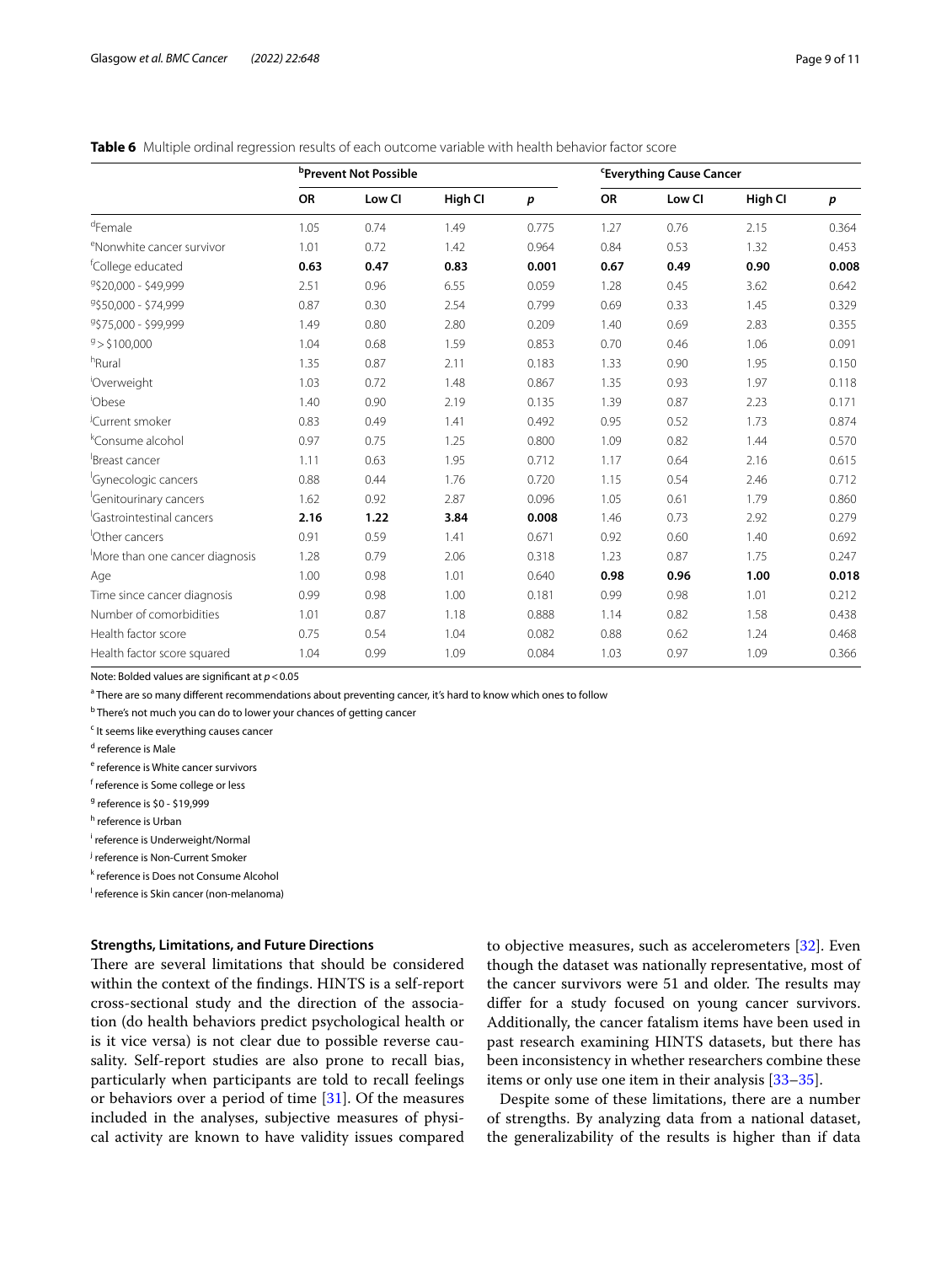were collected at only the local or regional level. We included a wide range of confounding variables (e.g., income), that otherwise could have explained the associations between the health behaviors and outcomes. Prior research has typically focused on one or two health behaviors  $[8-10]$  $[8-10]$ ; we focused on seven different health behaviors in their associations with psychological health. This shows that a wide variety of health behaviors could be benefcial for health. Additionally, sleep is generally understudied compared to other health behaviors; our study included both sleep quality and duration.

While continued research is needed, there are some practical implications worth highlighting. First, there is growing interest in developing interventions to improve psychological health among cancer survivors [\[36](#page-10-27)]. Our fndings provide evidence that health behaviors and psychological health are related, and that the number of health behaviors a cancer survivor engages in could be positively associated with psychological health. In order to lead to the best improvements in psychological health among cancer survivors, implementation scientists could develop interventions focusing on multiple health behaviors, rather than just one behavior. This also suggests that interventions should really focus on improving the sleep quality of cancer survivors. This can be done by setting up daily routines that can lead to improved sleep quality (e.g., regular sleep and wake times, reducing the use of screen time prior to bedtime).

However, care should be taken when considering the development of interventions to improve sleep quality among cancer survivors. It is possible certain cancer treatments have an infuence on both psychological health and health behavior engagement [[37–](#page-10-28)[39](#page-10-29)], which we were not able to consider. For example, chemotherapy-induced peripheral neuropathy after treatment has been shown to be associated with less physical activity [[40\]](#page-10-30). Cancer treatment has been shown to increase feelings of depression and anxiety [\[41](#page-10-31), [42](#page-10-32)], which could interfere with the positive benefts of the health behaviors.

## **Conclusions**

Engaging in health behaviors is positively associated with better psychological health among cancer survivors. This is consistent with prior research showing the long-term benefts of health behaviors on psychological health [\[43](#page-10-33), [44\]](#page-10-34). This association is not only found when considering the health behaviors individually, but also when considering the health behaviors together (although the fndings are non-signifcant). When considering our fndings at a broader level, there are implications for the development of interventions to improve psychological health among cancer survivors.

#### **Abbreviations**

MPA: moderate physical activity; HINTS: Health Information National Trends Survey; PHQ-4: Patient Health Questionnaire-4.

#### **Acknowledgements**

We would like to thank Jeremy Barsell and Kendall Fugate-Laus, both PhD students at Virginia Commonwealth University, for their feedback and comments on the Background section of the manuscript.

#### **Authors' contributions**

TEG and BFF conceived the idea for the study. TEG prepared and performed initial analyses. TEG and BFF wrote the initial draft. KPM provided expertise in psychological health among cancer survivors, and edited drafts of the manuscript. All authors read and approved the fnal manuscript.

#### **Funding**

No specifc funding was received for the study. However, the study was supported in part by a National Institute of General Medical Sciences K12 award (2K12GM093857-09) to T.E. Glasgow.

## **Availability of data and materials**

The dataset analyzed during the current study is available on the NCI HINTS website,<https://hints.cancer.gov/data/download-data.aspx>

#### **Declarations**

#### **Ethics approval and consent to participate**

The HINTS dataset is a publicly available dataset that is free for anyone to use. Therefore, Institutional Review Board approval was not required.

## **Consent for publication**

Not applicable.

# **Competing interests**

The authors declare that they have no competing interests.

#### **Author details**

<sup>1</sup> Department of Health Behavior and Policy, Virginia Commonwealth University, 830 E. Main St, Richmond, VA 23219, USA. <sup>2</sup> Department of Surgery, Virginia Commonwealth University, 907 Floyd Ave, Richmond, VA 23284, USA.

Received: 3 May 2021 Accepted: 30 May 2022<br>Published online: 13 June 2022

#### **References**

- <span id="page-9-0"></span>Miller KD, Nogueira L, Mariotto AB, Rowland JH, Yabroff KR, Alfano CM, et al. Cancer treatment and survivorship statistics, 2019. CA Cancer J Clin. 2019;69(5):363–85. [https://doi.org/10.3322/caac.21565.](https://doi.org/10.3322/caac.21565)
- <span id="page-9-1"></span>2. White MC, Holman DM, Goodman RA, Richardson LC. Cancer risk among older adults: time for cancer prevention to go silver. Gerontologist. 2019;59(S1):S1–6. [https://doi.org/10.1093/geront/gnz038.](https://doi.org/10.1093/geront/gnz038)
- <span id="page-9-2"></span>3. Brenner H, Bouvier AM, Foschi R, Hackl M, Larsen IK, Lemmens V, et al. Progress in colorectal cancer survival in Europe from the late 1980s to the early 21st century: the EUROCARE study. Int J Cancer. 2012;131(7):1649– 58. [https://doi.org/10.1002/ijc.26192.](https://doi.org/10.1002/ijc.26192)
- <span id="page-9-3"></span>4. Hurtado-de-Mendoza A, Jensen RE, Jennings Y, Sheppard VB. Understanding breast cancer survivors' beliefs and concerns about adjuvant hormonal therapy: promoting adherence. J Cancer Educ. 2018;33(2):436– 9.<https://doi.org/10.1007/s13187-017-1180-0>.
- <span id="page-9-4"></span>5. de Rooij BH, Thong MSY, van Roij J, Bonhof CS, Husson O, Ezendam NPM. Optimistic, realistic, and pessimistic illness perceptions; quality of life; and survival among 2457 cancer survivors: the population-based PROFILES registry. Cancer. 2018;124(17):3609–17. [https://doi.org/10.1002/cncr.](https://doi.org/10.1002/cncr.31634) [31634](https://doi.org/10.1002/cncr.31634).
- <span id="page-9-5"></span>6. Long TM, Rath SR, Wallman KE, Howie EK, Straker LM, Bullock A, et al. Exercise training improves vascular function and secondary health measures in survivors of pediatric oncology related cerebral insult. PLoS One.